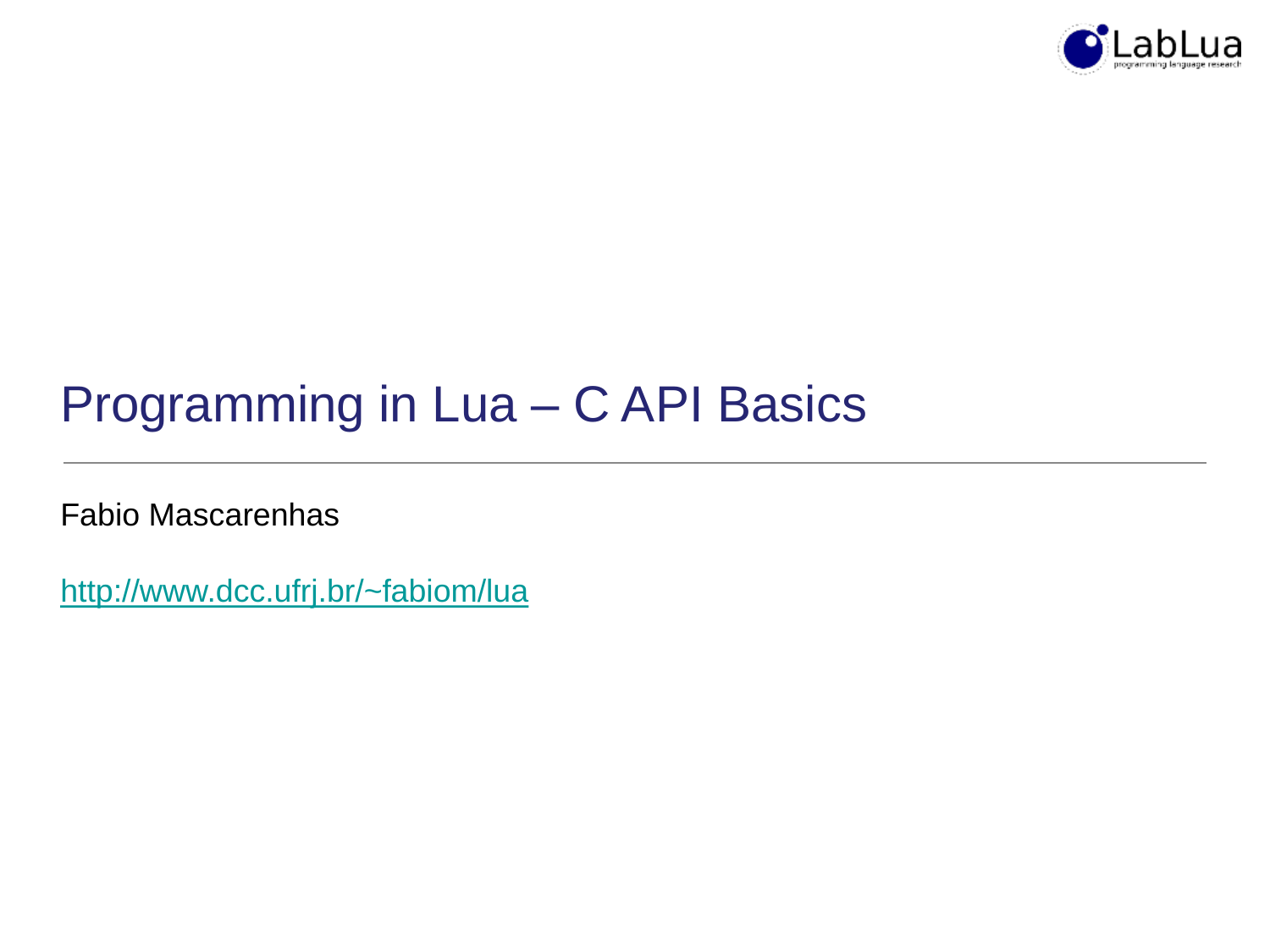

## Extension and Extensible

- Lua is an *extensible language* we can extend its functionality using *libraries* written in other languages (mostly C)
- Lua is an *extension language* we can extend the functionality of *applications* written in other languages with Lua code
- In Lua, these are two sides of the same coin!
- The same API that we use to call Lua from C, for extending an application, is the API we use to call C from Lua, to implement C modules
- All of the Lua standard library, and the standalone interpreter/REPL, are implemented using this API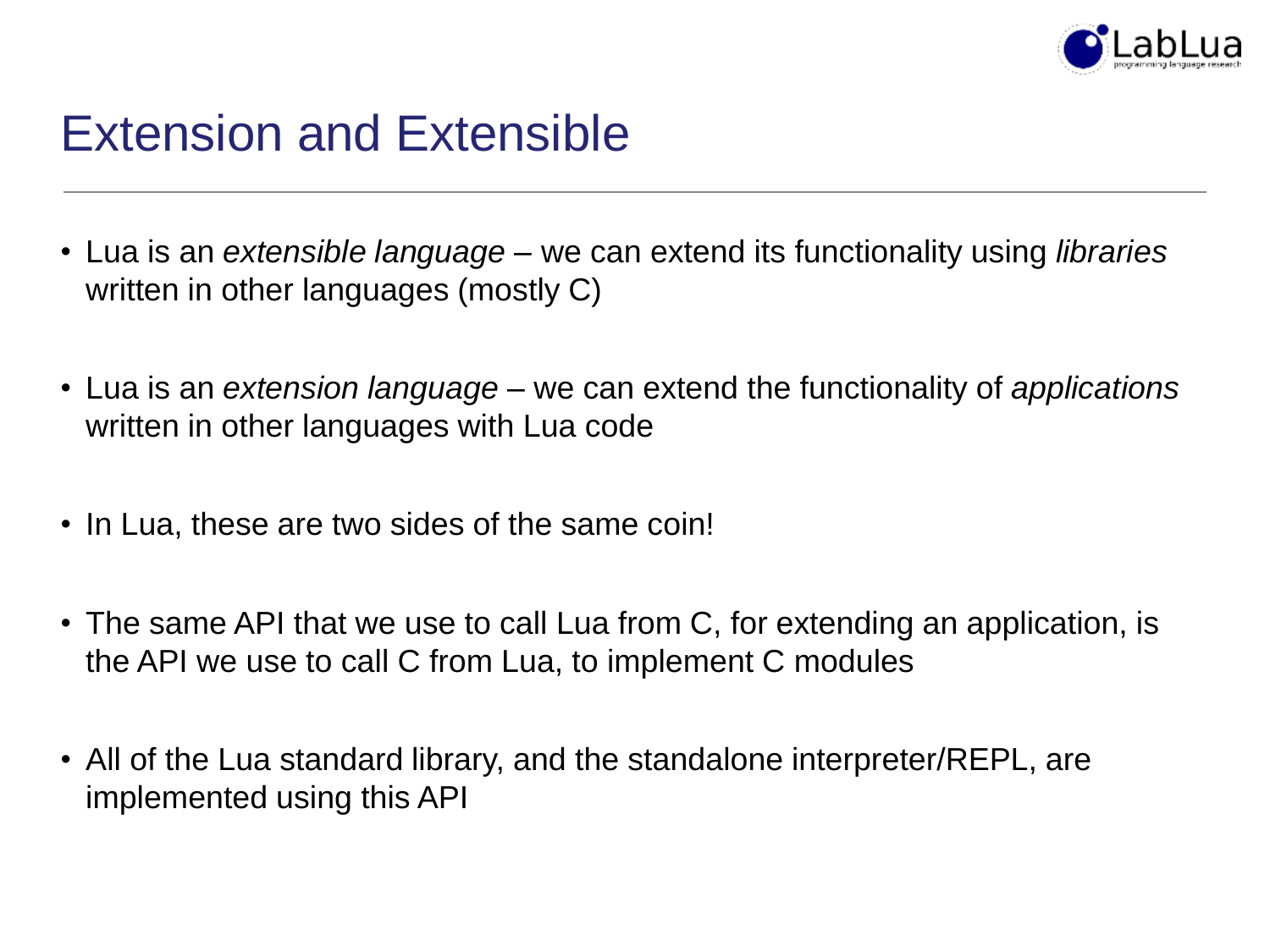

## C API

- The C API has a few dozen functions to read and write global variables, call functions and chunks, create new tables, read and write table fields, export C functions to Lua, etc.
- Functions of the C API are *unsafe*: it is the responsibility of the programmer to make sure they are called with the right arguments, and in the correct context
- This is C programming, so segmentation faults and memory corruption await the careless!
- The API is simple and flexible, but it is a powerful tool, and is not easy to use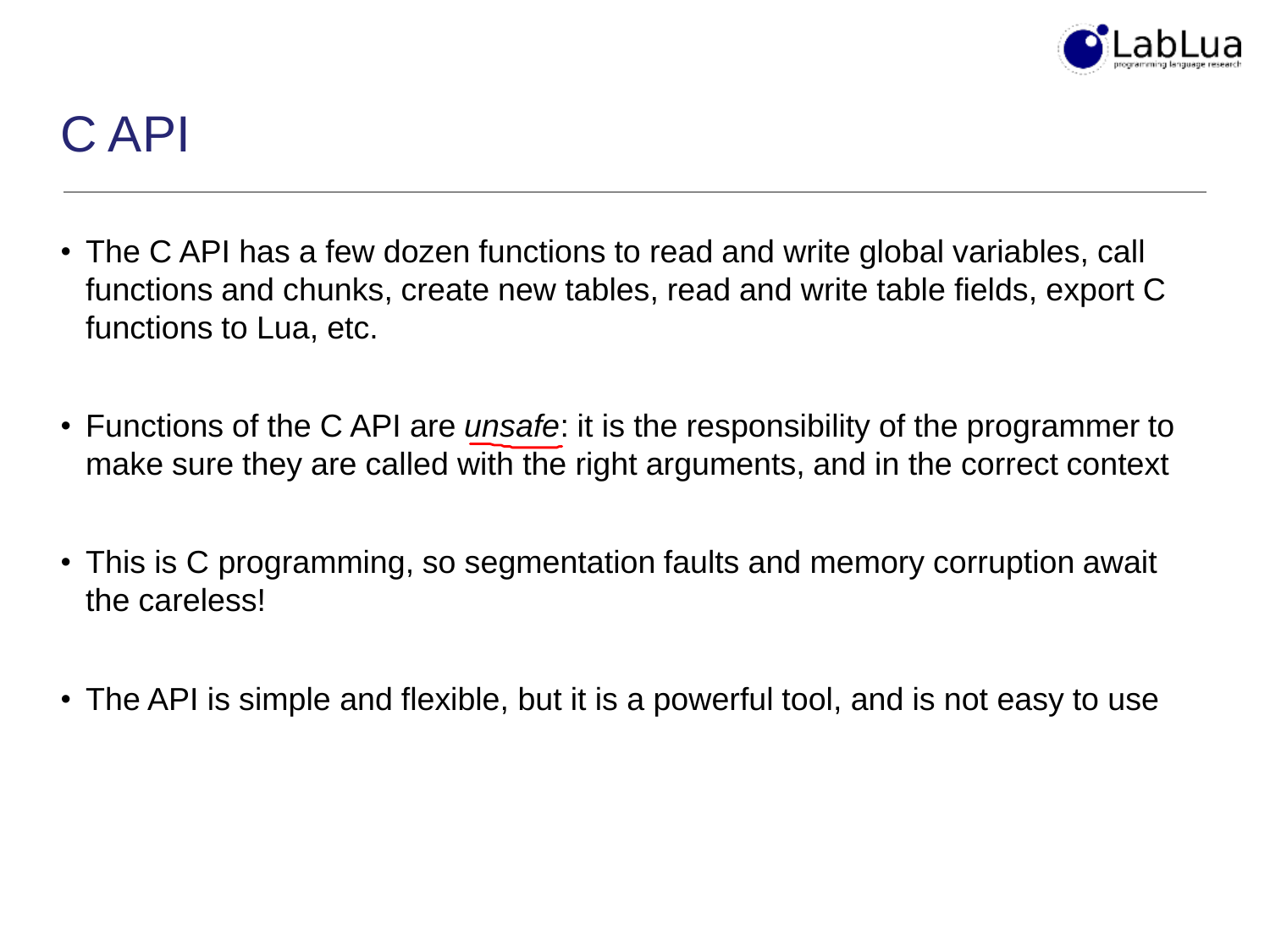

## A simple REPL

• The code below implements a very primitive REPL:

```
#include <stdio.h>
#include "lua.h"
#include "lauxlib.h"
#include "lualib.h"
int main (void) {
  char buff[256]; int error;
  lua State *L = luaL newstate(); /* opens Lua */
  luaL openlibs(L); \frac{1}{2} /* opens standard libraries */
  print(f('> '');while (fgets(buff, sizeof(buff), stdin) != NULL) {
    error = luaL loadstring(L, buff) || lua pcall(L, 0, 0, 0);
    if (error) {
      fprintf(stderr, "%s\n", lua tostring(L, -1));
      lua pop(L, 1); /* pop error message from the stack */}
    printf("> ");
  }
  lua_close(L);
  return 0;
}
```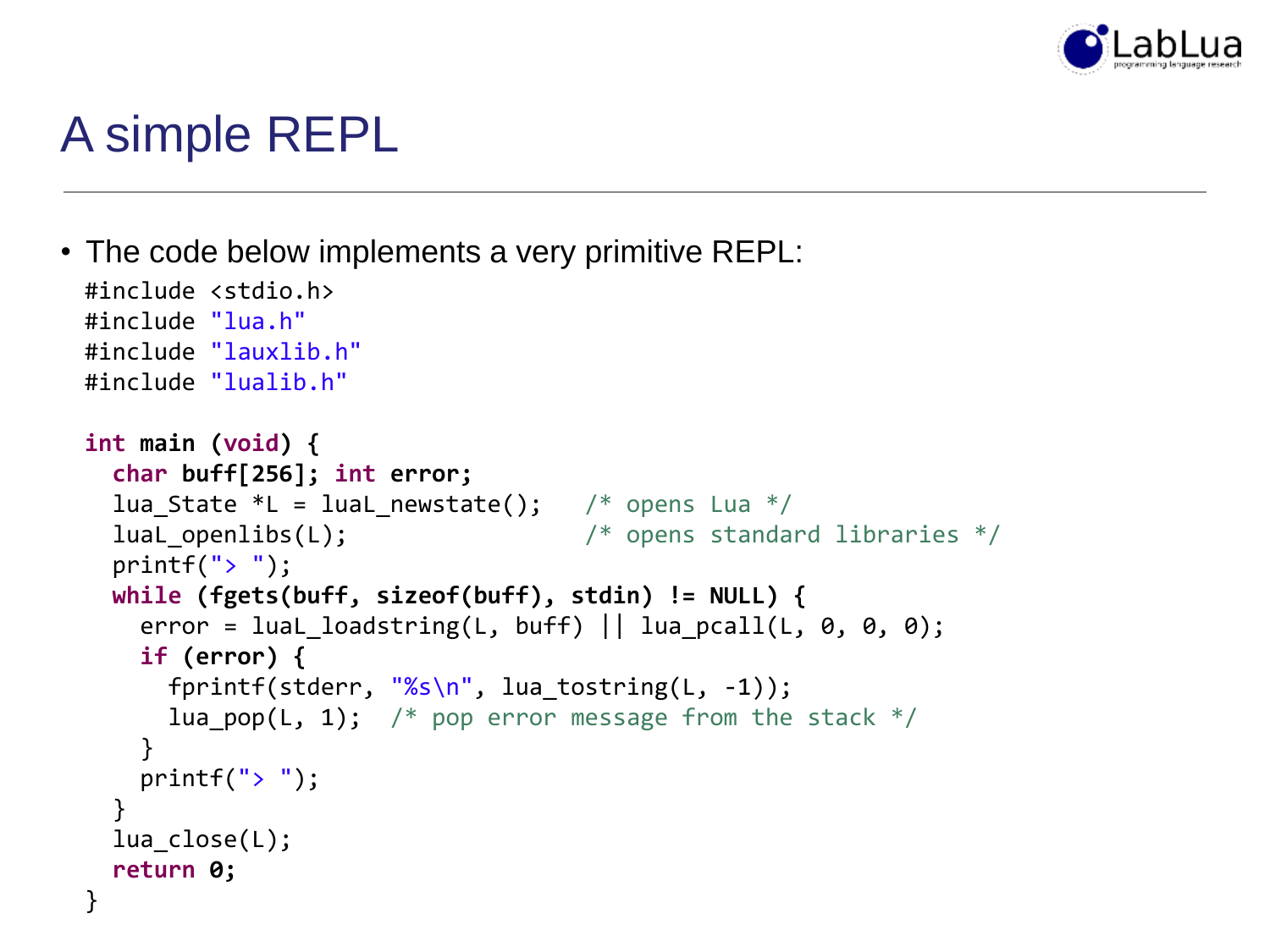

# Compiling and running

• We can compile and link the code with the Lua:

```
$ cc –o repl repl.c –llua
$ repl
> print(2 + 2)4
> a = 5> print(a)
5
> print("foo" + 5)[string "print("foo" + 5)..."]:1: attempt to perform arithmetic on a string value
```
• Depending on the system, you may need to pass an include path and library path, and use a different name for the Lua library (-llua)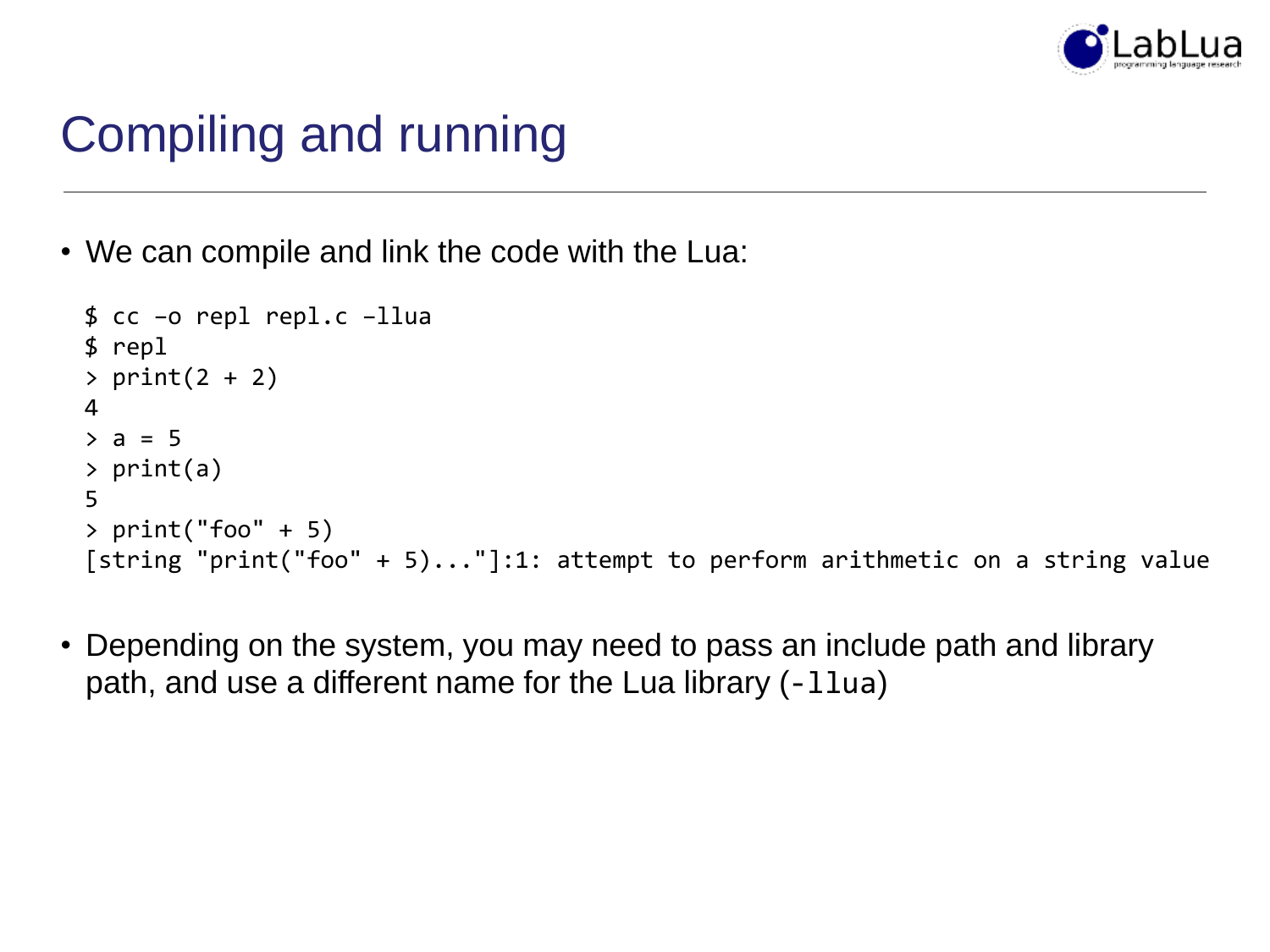

#### Lua states

- The Lua interpreter does not define any C global variables; it keeps its state in a data structure called just a *Lua state*
- Calling luaL\_newstate instantiates a new Lua interpreter and its corresponding state; all other API functions take this state as the first argument
- A fresh state does not have any Lua global variables defined, not even the builtin functions; lual openlibs loads all built-in functions and modules in the new state
- We will use a single Lua state in our examples, but an application is free to have multiple Lua states, and they are completely independent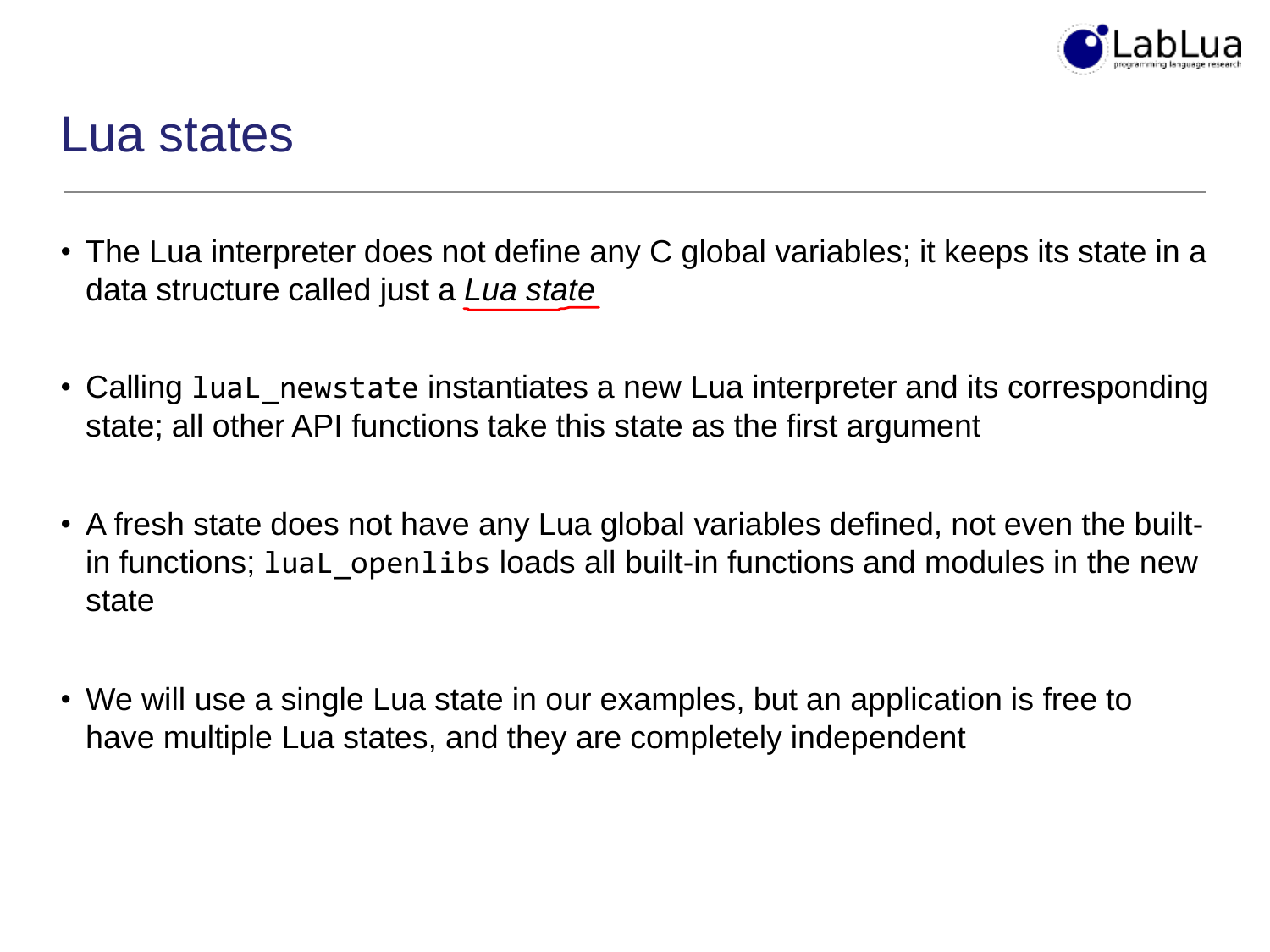

# Loading and calling a chunk

- The lual loadstring function loads a chunk of Lua code
- If there are no syntax errors, this function returns 0 and pushes a function that executes the code in the *Lua stack*
- If the chunk has syntax errors, luaL\_loadstring returns and error code, and pushes the error message in the stack
- lua\_pcall is the C API analogue of pcall, and pops the function from the stack and calls it; if there were errors it returns an error code and pushes the error message in the stack
- In case of errors, the error message will be on the top of the stack; we get it with lua\_tostring and pop it before looping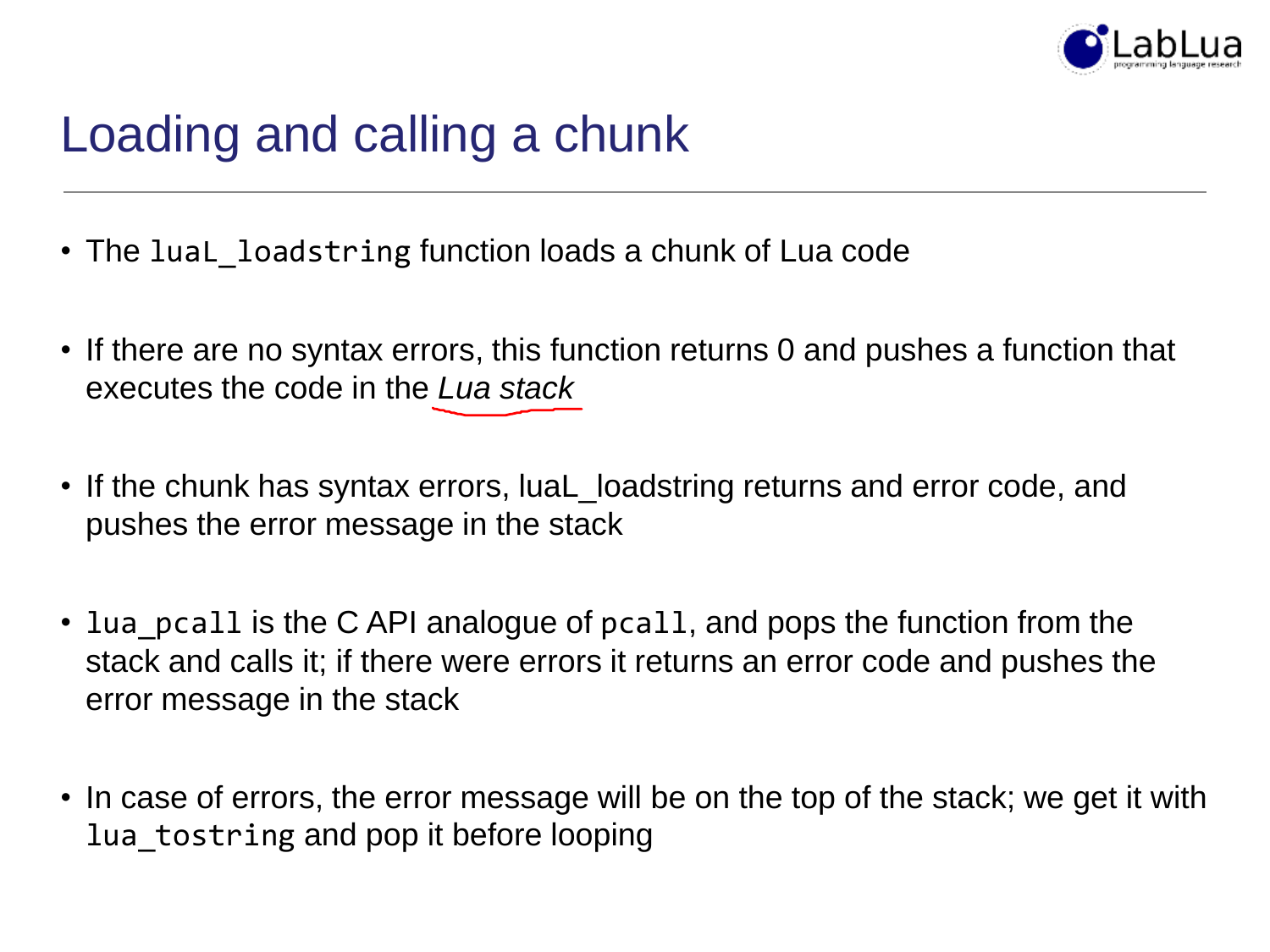

### The Lua stack

- All communication between Lua and C code is done through the *Lua stack*
- The stack holds Lua values, and C API functions usually pop values they need from the stack and push values they produce on the stack
- Using the stack may seem awkward at first, but it greatly simplifies both the API and the Lua implementation, specially garbage collection
- It is your responsibility to make sure the stack has enough "slots" to do what you want, and a fresh stack begins with space for 20 slots; if you need more, use lua\_checkstack:

```
sucess = lua_checkstack(L, 50); /* make sure there is space to push 50 values */
```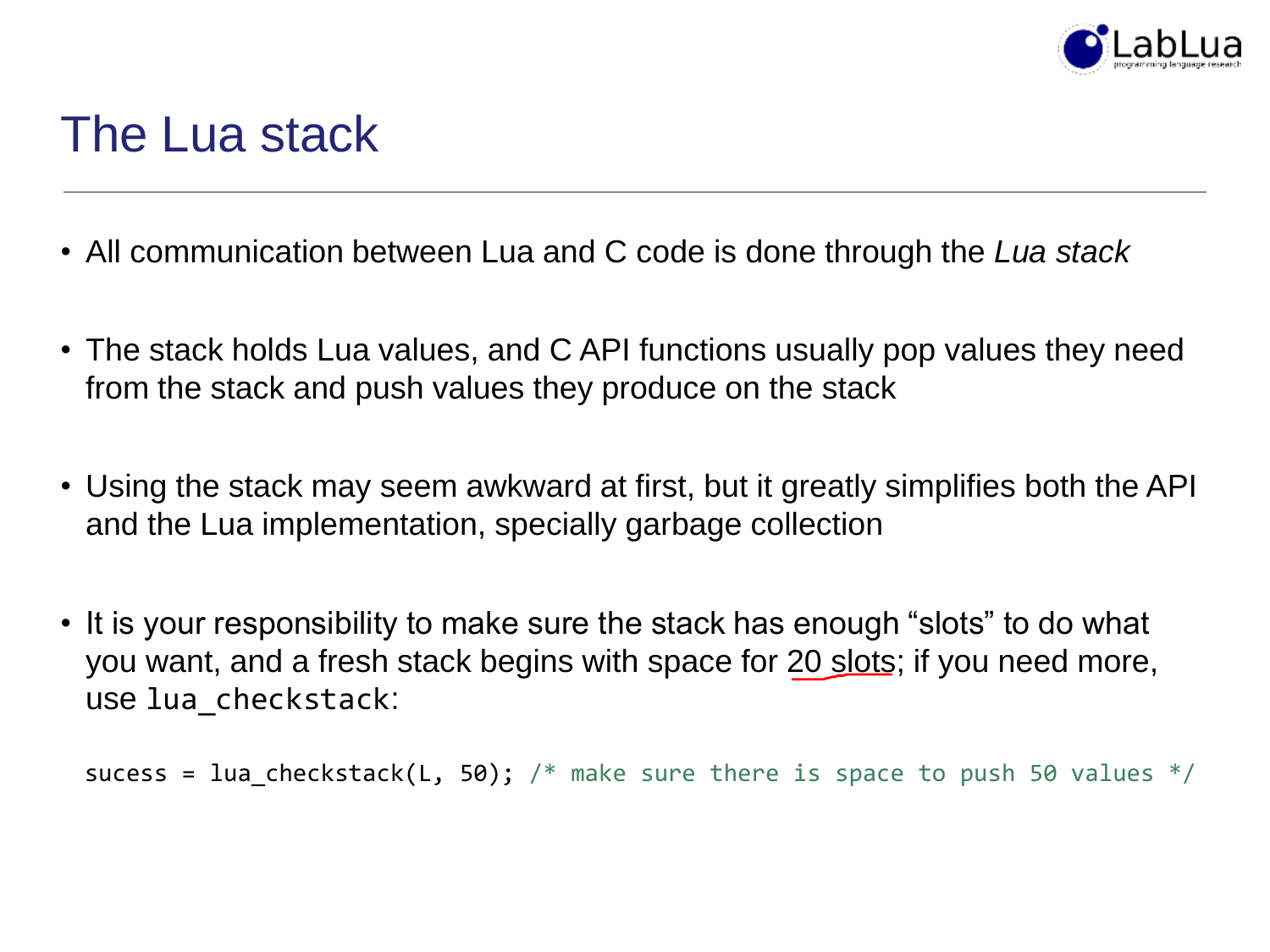

## Pushing values

• The C API has functions to push atomic values:

```
void lua_pushnil (lua_State *L);
/* 0 pushes false, anything else pushes true */void lua_pushboolean (lua_State *L, int bool);
void lua_pushnumber (lua_State *L, double n);
/* be careful in 64-bit platforms */
void lua_pushinteger (lua_State *L, ptrdiff_t i);
void lua_pushunsigned(lua_State *L, unsigned int u);
/* for strings with embedded zeros */
void lua_pushlstring (lua_State *L, const char *s, size_t len);
/* this just calls pushlstring with strlen(s) */void lua_pushstring (lua_State *L, const char *s);
```
• You can also push a fresh table with:

```
void lua_newtable(lua_State *L);
```
• Later we will see how we can push C functions, and arbitrary data using *userdata*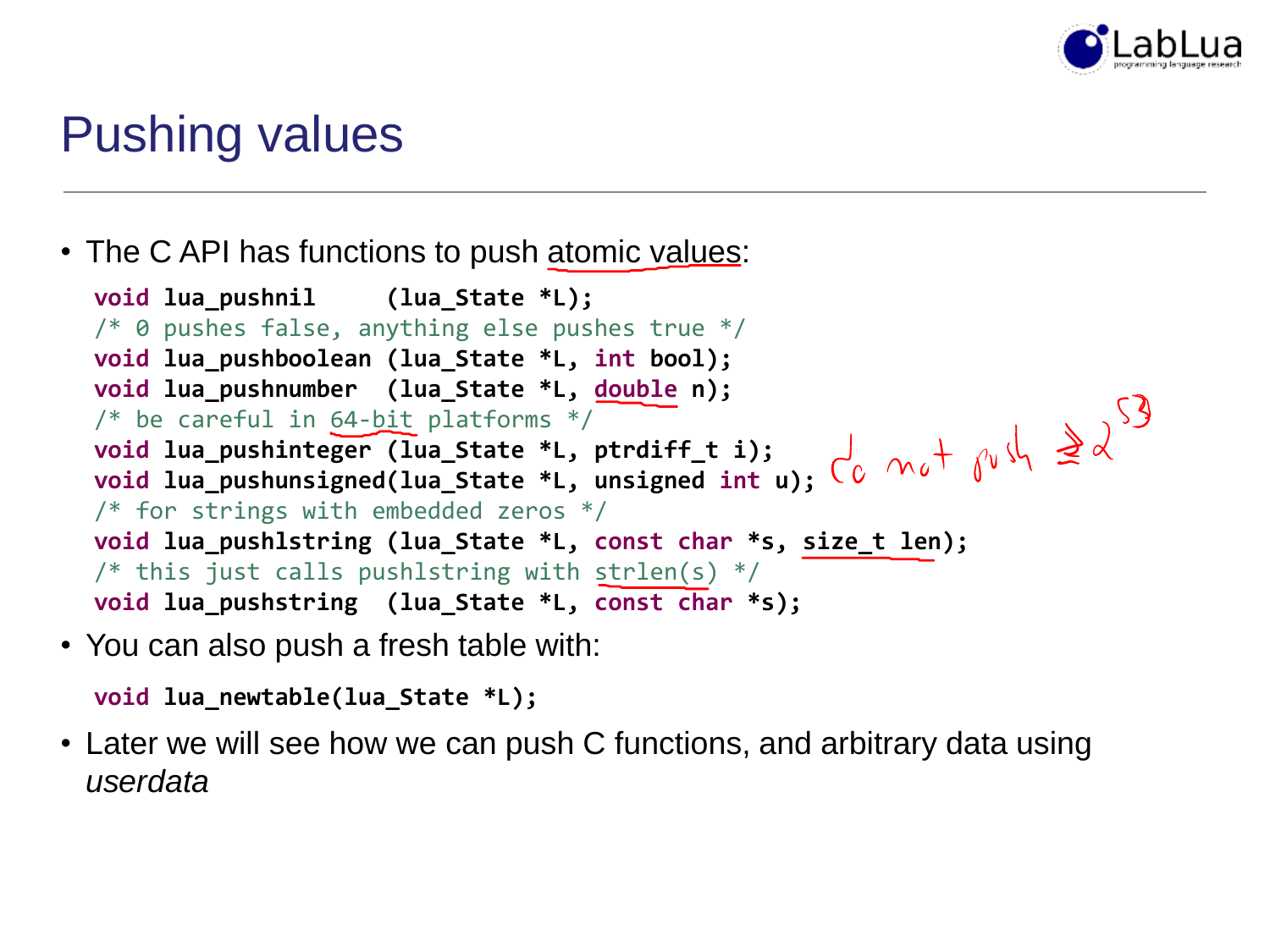

## Querying elements

- API functions follow a LIFO stack discipline, but Lua does not force it in the C code that manipulates the stack
- C code can reference any position in the stack with *indices*
- Positive indices (from 1) count from the *bottom* to the stack and up; negative indices (from -1) count from the *top* of the stack and down; for example, -1 is always the top slot, -2 is the slot below the top, and so on
- The top is independent from how many slots the stack has available; a fresh stack has 20 available slots, but the top is 0, as there is nothing in the stack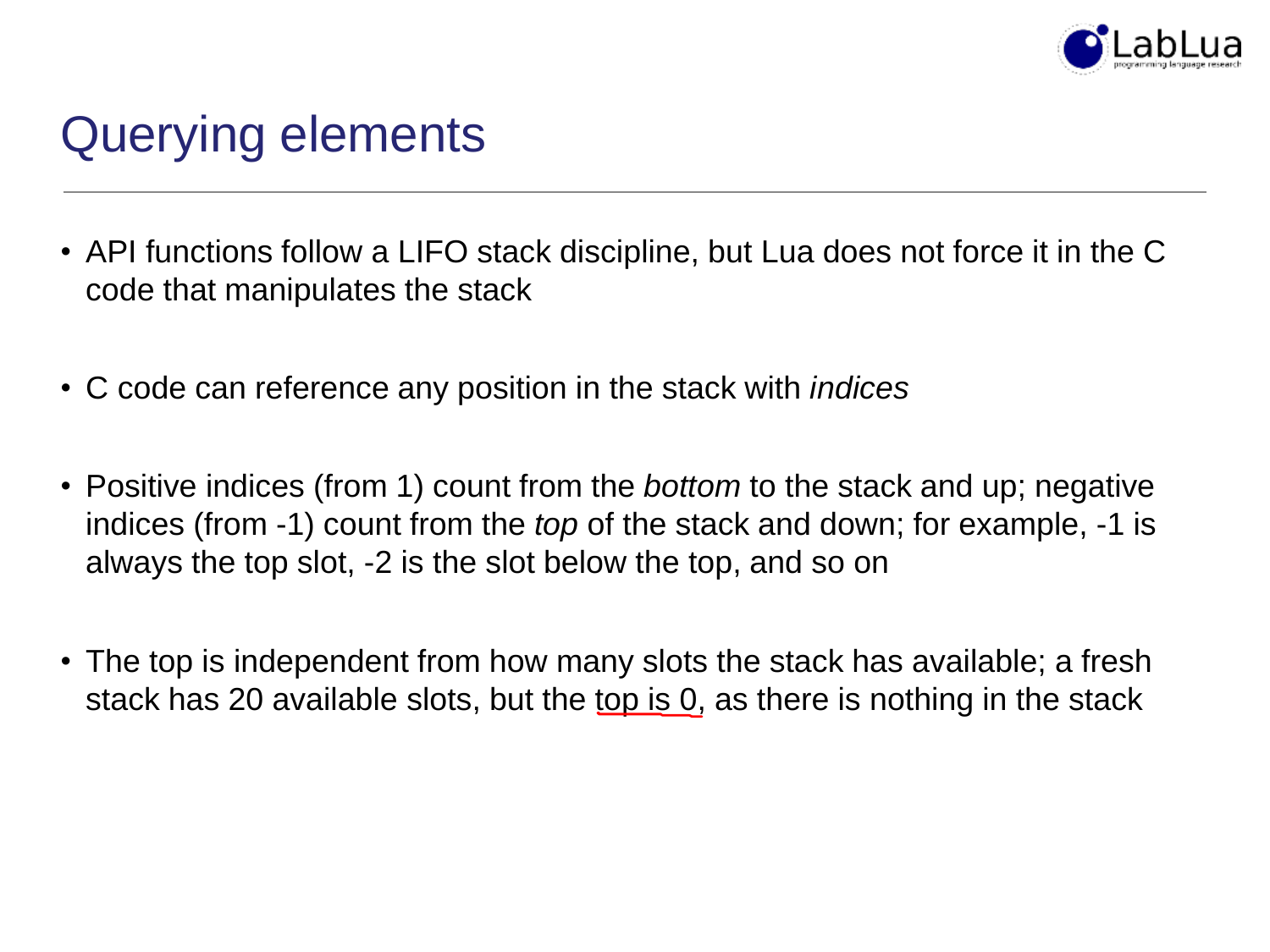

## Type checking

• The lua\_type function is the analogue of type:

```
int lua_type (lua_State *L, int index);
const char *lua_typename (lua_State *L, int type);
```
- lua type returns a numeric code, but there are constants for the eight types: LUA\_TNIL, LUA\_TBOOLEAN, LUA\_TNUMBER, LUA\_TSTRING, LUA\_TTABLE, LUA TTHREAD, LUA TUSERDATA, LUA TFUNCTION
- lua\_typename turns the numeric code in the same string returned by type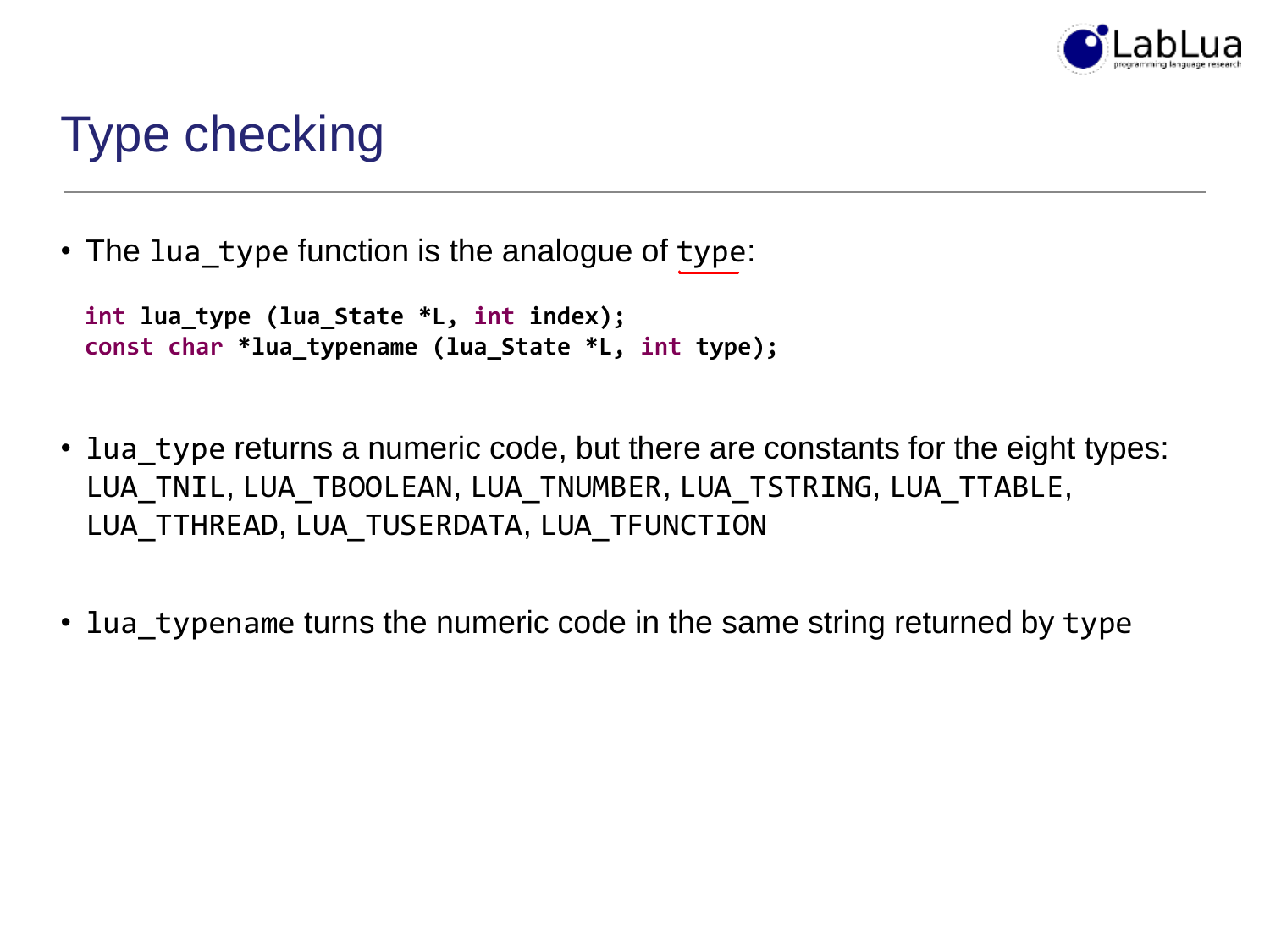

### Getting atomic values out

• The API has several functions to extract atomic values from the stack (while leaving them there):

```
int lua_toboolean (lua_State *L, int index);
const char *lua_tolstring (lua_State *L, int index, size_t *len);
double lua_tonumber (lua_State *L, int index);
ptrdiff_t lua_tointeger (lua_State *L, int index);
unsigned int lua_tounsigned(lua_State *L, int index);
```
- lua\_toboolean works for any type, with the usual Lua rules (anything is *true*  except for nil and false)
- lua tolstring returns NULL if the value is not a string, but it converts numbers to strings; the other functions return 0 if the value is not a number
- The pointer returned by lua\_tolstring is only guaranteed to be valid as long as the value is in the stack, and the contents cannot be modified; make a copy if you want the string to survive the value, or want to change it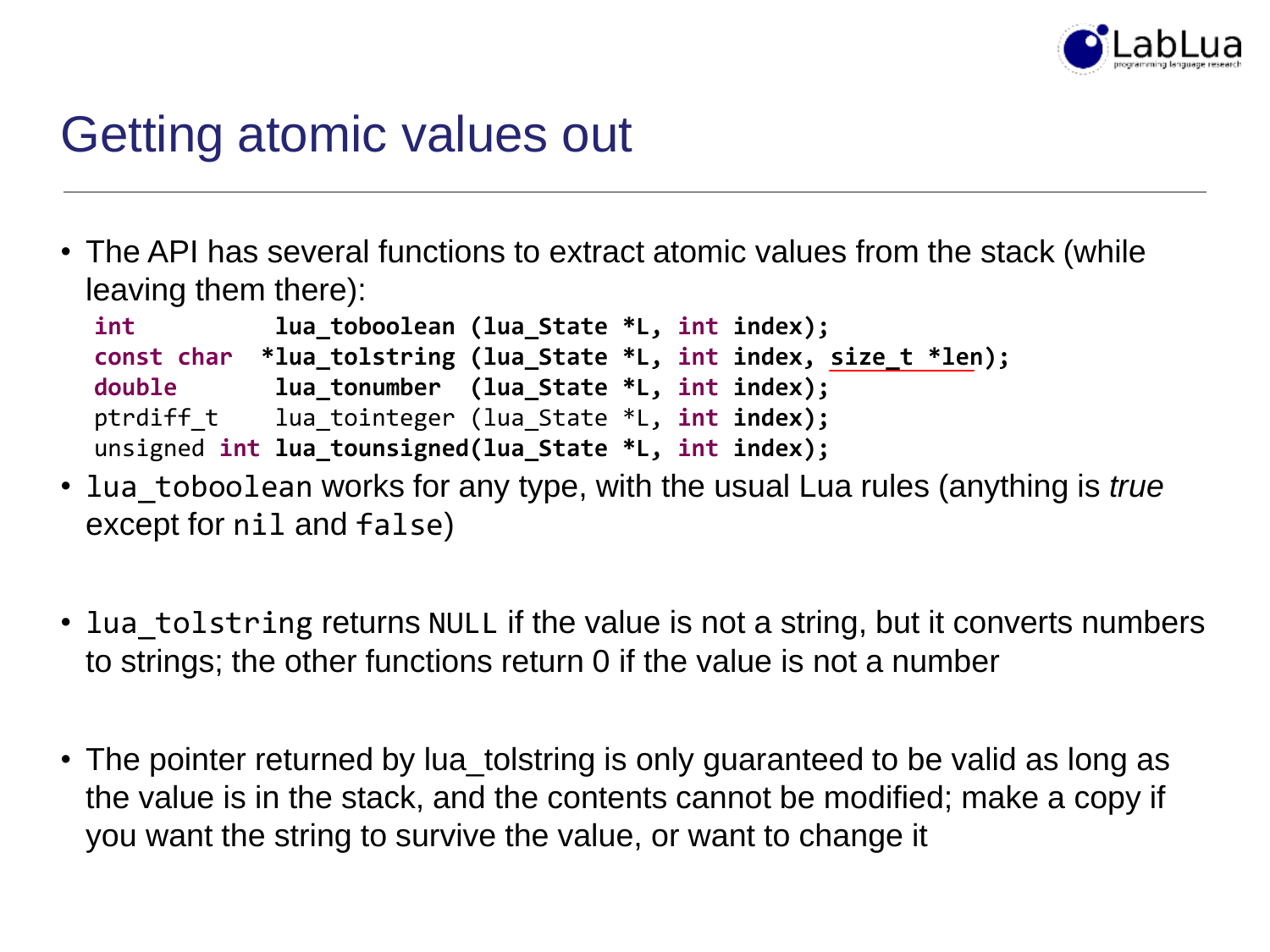

### Stack movement

• There are several functions to move the stack contents around, which is useful sometimes:

```
• Remember that all indices can be positive or negative
 int lua_gettop (lua_State *L); /* index of top element */
 /* sets the new top, popping values or pushing nils */void lua_settop (lua_State *L, int index); 
 /* pushes a copy of the value at index */void lua_pushvalue(lua_State *L, intint index);
 /* removes the value at index, shifting down */void lua_remove (lua_State *L, int index);
 /* pops the value at the top and inserts into index, shifting up */void lua_insert (lua_State *L, int index);
 /* pops the value at the top and inserts into index, replacing what is there */void lua_replace (lua_State *L, int index);
 /* copy the value at "from" to "to", replacing what is there */void lua_copy (lua_State *L, int from, int to);
```